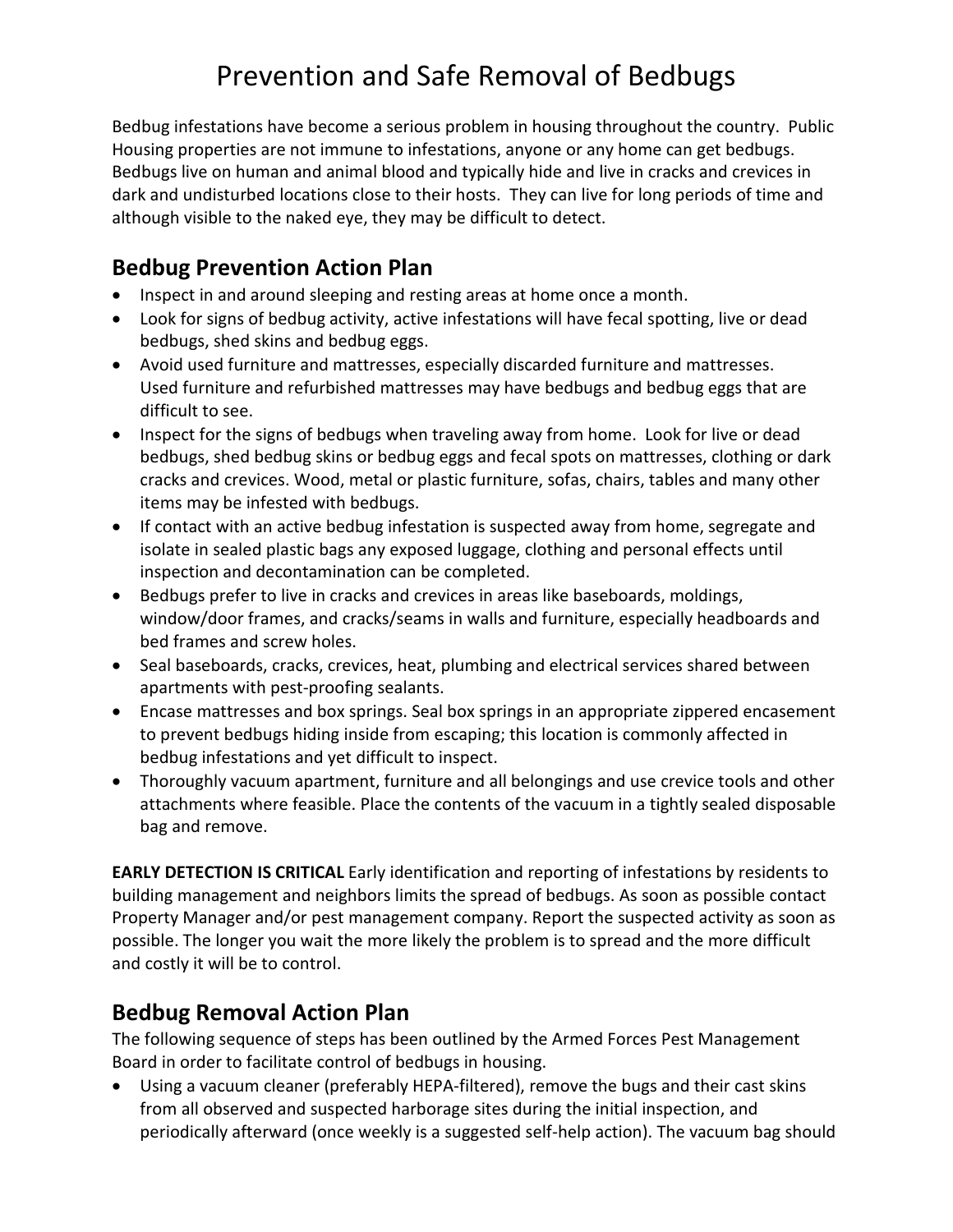# Prevention and Safe Removal of Bedbugs

be removed immediately afterward, sealed tightly inside a larger plastic bag, and that bag incinerated or placed in the next normal trash collection.

- Launder all infested cloth items in hot water, 120 degrees Fahrenheit or hotter for at least 10 minutes, with soap or detergent, then dry in a warm or hot dryer of at least 140 degrees for at least 20 minutes, or dry clean to kill all bedbug life stages present.
- Enclose each mattress and box spring in a sealed plastic cover, like those sold commercially. These types of encasements should be of high quality and bedbug puncture proof to limit exposure to house dust mites or bedbugs.
- Place and seal all recently laundered cloth items (*e.g.*, bed linens, clothing) inside new large plastic bags or tightly closed bins to prevent any bedbugs from re-infesting them.
- Seal shut all cracks, crevices, and entry points to wall voids, using a high-quality siliconebased sealant, especially within a 20 foot radius of any spot where bedbug bites have been reported, or where the bugs have actually been collected.
- Additional or alternative physical control measures against bedbugs may include: heat, cold, steam, physical mashing and sticky insect monitors.
- A residual insecticide should be applied, according to label directions, to each infested site and preferably to a small area around each site. Such applications often involve treating cracks and crevices. When planning and conducting any such treatments, consider examining, if not treating, the opposite side of any involved wall, floor or ceiling.
- Electrical outlet boxes, and similar voids that cannot be readily sealed, should be treated with an appropriately labeled insecticidal dust.
- Consider including some type of insect growth regulator (IGR) as a concurrent or adjunctive treatment (*e.g*., as a tank mix).
- Limited use of an aerosol or ULV pyrethroid may facilitate the detection of hidden bedbugs by causing them to move around more, and may also potentially increase their exposure to any previously applied residual insecticide. DO NOT use any over-the-counter "foggers." They are not very effective and may cause bedbugs to scatter.
- Fumigation or heat (or cold) treatment of batches of furniture, clothing or other items within chambers may be warranted and affordable in specific cases, but whole-structure fumigation to control bedbugs is seldom practical or economically feasible. And such treatments provide no residual effects at all.
- Re-inspection of infested structures and sites should be done about 10-21 days after any initial treatment, and (if needed) again about 10-21 days later, to detect, and to precisely target the treatment (if needed) of any continued infestation. $1$

Carefully reintroduce cleaned items. Isolate and contain items that have been properly cleaned, laundered or heat treated. Heavy duty plastic bags or air tight containers may be used for this purpose. Clear bags and containers are preferable.

#### **NEVER USE THE FOLLOWING PRODUCTS FOR BEDBUG TREATMENT:**

 **Insecticide "bombs", total release foggers, camphor, kerosene, diesel, gasoline, alcohol or other similar products. These products can cause serious health problems. They are dangerous if misused and can cause fires and explosions. These products are not appropriate for bedbug management.**